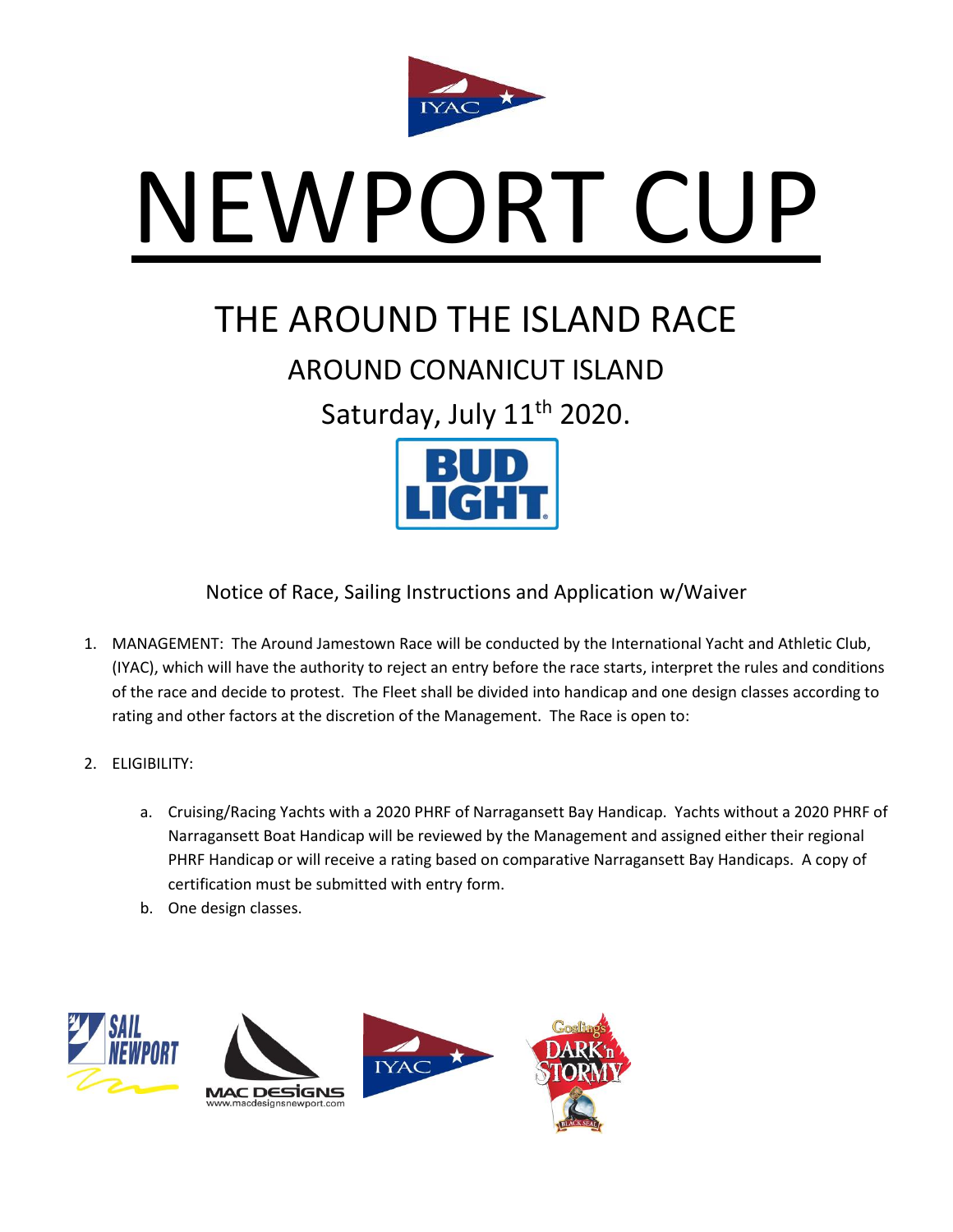- 3. RULES:
	- a. The Rules governing the race will be the 2017-2020 Racing Rules of Sailing as administered by the US Sailing Association and individual Class Rules shall apply.
	- b. World Sailing, Regulation 20 Advertising code shall be at the discretion of and approved by the Management.
	- c. The Sailing Instructions, including Amendments, take precedence in case of conflict.

#### 4. CLASSES

- a. PHRF Class designation will be posted based on the number of entries at the Skippers' Meeting.
- b. One Design Classes There must be at least 4 yachts entered in One Design classes to qualify for a separate start. If there are less than 4 entered, the Yacht will be racing in Class 1 PHRF. All yachts must fly the appropriate code flag for their class from their backstay.
	- Code flags designating the classes are:
	- Class 1 Numeral Pennant 1
	- Class 2 Numeral Pennant 2
	- Class 3 Numeral Pennant 3
	- Class 4 Numeral Pennant 4
- 5. AWARDS: Awards will be presented , on Saturday, July 11, 2020 at 1800hrs. Location and format TBA. Social Distancing rules will be in effect.
- 6. ASSUMPTION OF RISKS: It shall be the sole responsibility of each Yacht to decide whether or not to start or continue the race and to comply with minimum USCG safety regulations for their Class. Each competitor, by participation, agrees that neither the IYAC nor the persons assisting the race shall be responsible for damage or injury suffered during the race.
- 7. ENTRY PROCEDURE: Each entrant must submit a copy of the Yacht's 2020 PHRF/NB rating form, and the completed IYAC Entry and Liability Waiver and entry fee of \$1.00 per foot of length on or before by Friday, July 10, 2020, 1900hrs. To delivered to: IYAC, 536 Thames Street, Newport, RI 02840, or emailed to [mick@mickharveyyachting.com.](mailto:mick@mickharveyyachting.com) Payment can be made by check or cash mailed of dropped off at the IYAC address above, or online through Paypal at IYACNEWPORT.com. When you go to the website, click on "Events" and choose 2020 Newport Cup, from there it is easy to navigate through NOR, Si's, Entry and payment options. Please be sure to complete your registration in advance, we know this is relatively short notice, and we want to be compliant and organized with all rules and Covid-19 regulations. If you have any questions, call Mick Harvey at (401) 935-8097.
- 8. SKIPPER'S MEETING: Providing all yachts enter as above and in a timely fashion we will issue class breaks online, in the event of late entries we will issue class breaks by email and on VHF 72 twenty five minutes before signals, at 1030hrs. There will be a limited attendance meeting (due to Covid-19 regulations) at IYAC 0830, July 11<sup>th</sup>, 0830hrs. Maximum of one person per entry and limited capacity.
- 9. PRIZES: Prizes will be awarded for each Class. The Newport Cup will be awarded to the Yacht with the best PHRF corrected time. (Including One Design Class Yachts which will be given a class PHRF rating for this trophy.)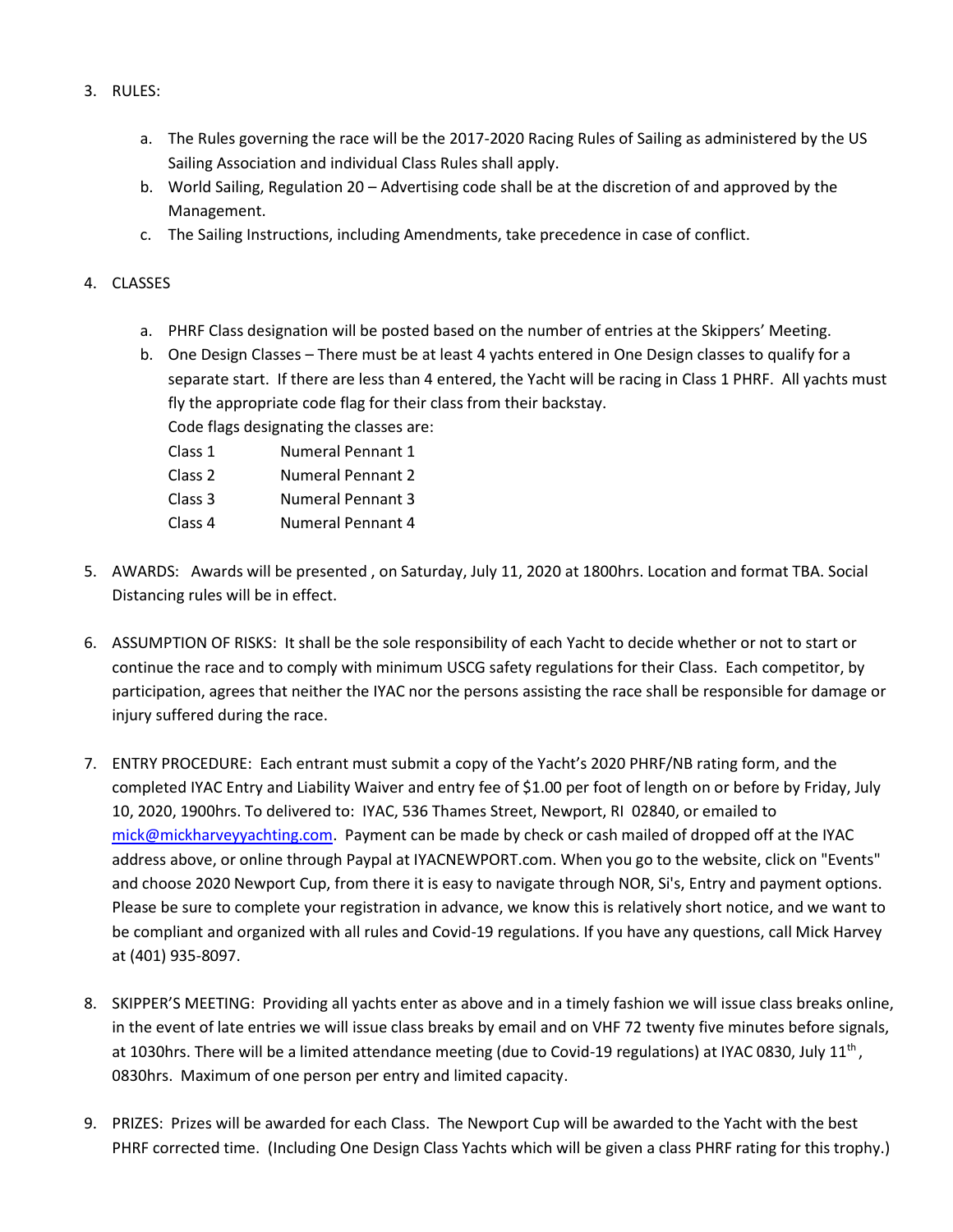#### SAILING INSTRUCTIONS

- 1. STARTING AND FINISHING LINE: Will be between a staff flying an orange flag on the committee boat, anchored West of Goat Island and East of the shipping channel, and an orange buoy.
- 2. CHECK IN: All Yachts shall check in with the Race Committee Boat prior to the warning signal.
- 3. COMMUNICATIONS: The Race Committee Boat will be monitoring VHF Channel 72 and will notify competitors of all race announcements.
- 4. PFD RULE: If the Race Committee boat displays Code Flag "Y", Rule 40.1 is in effect. All competitors must wear an approved PFD.
- 5. COURSE SIGNALS: Course letters will be displayed under the individual class designators from the Race Committee Boat.
- 6. SPECIAL COURSE INSTRUCTIONS ALL CLASSES: The Newport to Jamestown Bridge shall be passes under the center span of the suspension section of the bridge. No Yacht shall sail between Rose Island and the Newport Bridge. The Jamestown to North Kingston Bridge shall be passed under the center span. The Race Committee may find it necessary to employ Code Flag "I" putting into effect the "Round the Ends" rule (RRS 30.1). When the Code Flag "I" has been displayed, and when any part of the Yacht's hull, crew, or equipment is on the course side of the starting line or its extensions during the minute before her starting signal, she shall return to the prestart side of the line across one of is extensions and start.
- 7. COURSES: The course will be displayed on the Race Committee Boat prior to the warning signal on the White Notice Board and will announced on VHF channel 72.
- 8. WINDWARD LEG: If the Race Committee Boat displays Code Flag W at the Warning Signal, there will be a short windward leg after the start for all the following courses. The windward mark will be an orange bouy and the rounding of this mark will be displayed on the Race Committee Boat by either a green flag (Starboard rounding), or a red flag (Port rounding) at the warning signal.
- 9. COURSE "O": Starting from North to South; from the Starting Line to FL G 2.5 Sec. Bell "11", The Dumplings, leave to Starboard; then to the RG Bell SW off Beavertail Point, leave to Starboard; then to Can "5", NW of Conanicut Point, leave to Starboard; then to R "2", NNE of Conanicut Point, leave to Starboard and then to Finish Line. Distance: 18.1 miles
- 10. COURSE "X": Starting from South to North; from the Starting Line to R "2", NNE of Conanicut Point, leave to Port; then to Can "5", NW of Conanicut Point, leave to Port; then to RG Bell, SW of Beavertail Point, leave to Port; then to FL G 2.5 Sec. Bell "11", The Dumplings, leave to Port and then to Finish Line. Distance 18.1 miles.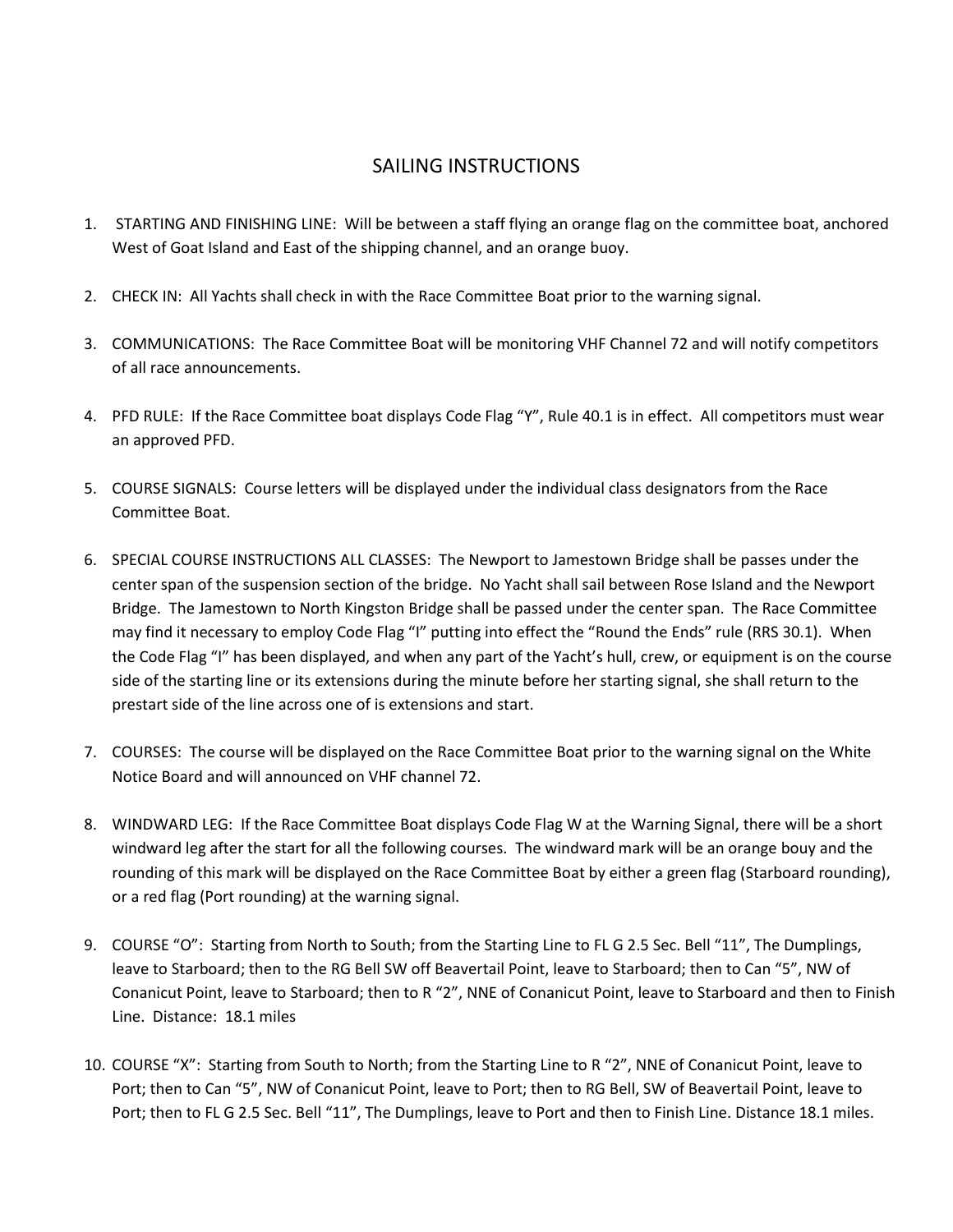- 11. COURSE "Z": Starting from South to North; from the Starting Line to RG Nun South of Prudence Island, leave to Starboard, then to G "17", leave to Starboard, then to FL 2.5 Sec. Bell "11", The Dumplings, leave to Port and then to Finish Line. Distance 12.0 miles.
- 12. COURSE "P": Starting from North to South; from the Starting Line to FL G 2.5 Sec. Bell "11", The Dumplings, leave to Port, then to FL G 4 Sec. Bell "14", Bishop Rock, leave to Port; then to RG Nun South of Prudence Island, leave to Port and then to Finish Line. Distance 12.0 Miles.
- 13. COURSE "Y": Alternate Course to be displayed by Race Committee Boat on the White Notice Board prior to warning signal.
- 14. PROTEST: The flag used to signify a protest shall be Code Flag B. Protests shall be made in accordance with Rule #60 and must be delivered to the IYAC by 1700 hrs, Saturday, July 30. Protests will be heard at the IYAC at the discretion of the Race Committee. We encourage you to follow the rules and resolve any infringements on the water. Protest is discouraged, please do your turns.
- 15. POSTPONEMENT: AP, Answering Pennant and two sound signals. Race Committee will attempt to announce all signals on Channel 72.
- 16. ABANDONMENT: Code Flag N over Code Flag H and three sound signals.
- 17. INDIVIDUAL RECALL: Code Flag X and one sound signal. The Race Committee shall attempt to notify each Yacht recalled by hailing its Sail Number, but it is the responsibility of each Yacht to start correctly.
- 18. GENERAL RECALL: First Repeater and two sound signals. One minute after the First Repeater is lowered a new Warning Signal will resume the interrupted sequence of starting signals. The Class recalled will be the next to start.
- 19. TIME LIMIT: The time limit for this race will be expire at 1630 hrs. One yacht of a class finishing within the time limit will constitute a race.
- 20. RETIREMENTS: Please notify the Race Committee

#### 21. STARTING SIGNALS:

#### First Sequence

| Class 1 | Warning        | Class Flag, one sound                 | 1055 Hours            |
|---------|----------------|---------------------------------------|-----------------------|
|         | Preparatory    | Class Flag P (code flag I), one sound | 1056                  |
|         | 1 Minute       | Code Flag P removed, one long sound   | 1059                  |
|         | Start          | Code Flag removed, one sound          | 1100                  |
| Class 2 | <b>Warning</b> | Class Flag, one sound                 | Approx 1 minute after |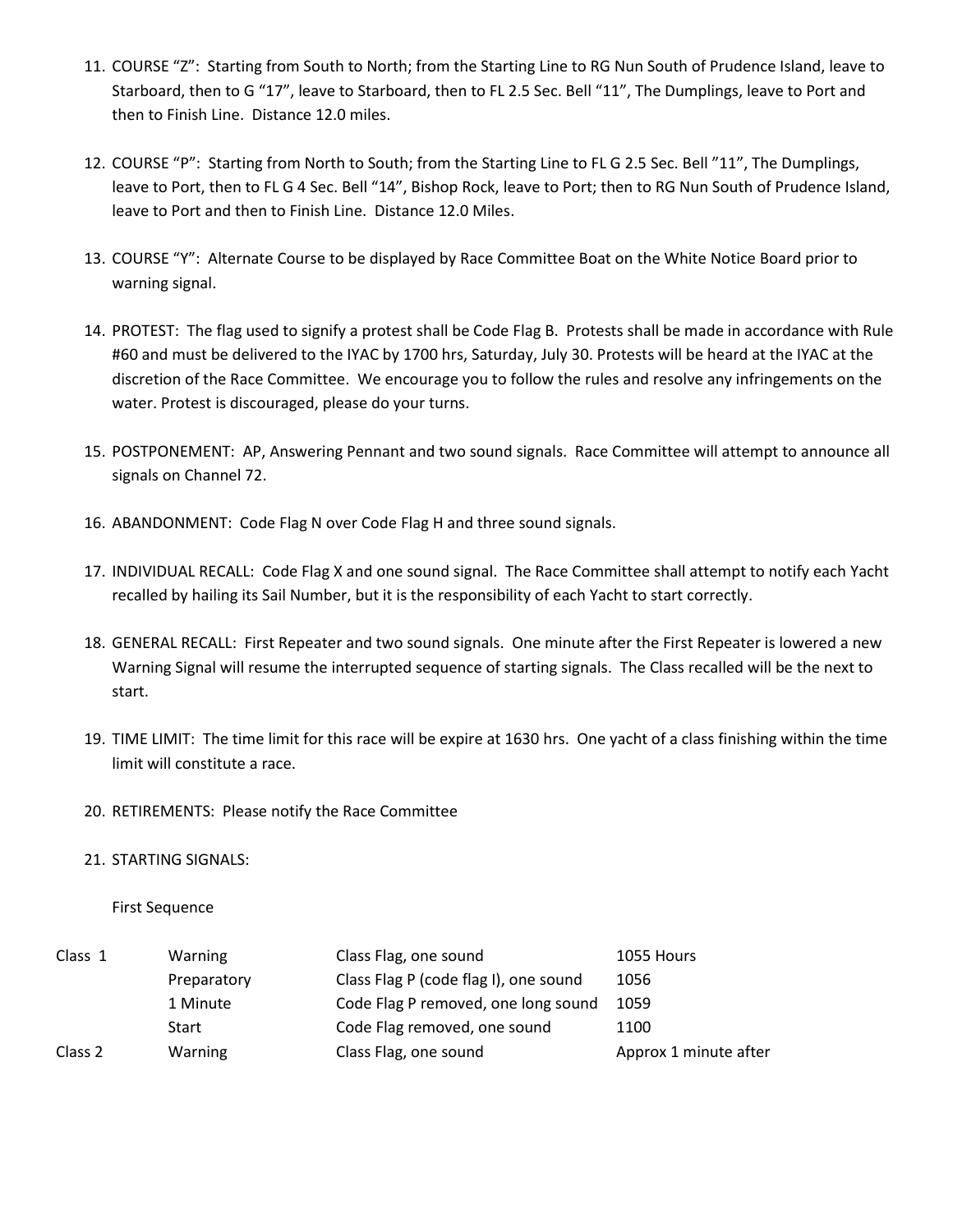

### ENTRY FORM 2020

TO: Race Committee, IYAC, 536 Thames Street, Newport, RI 02840, 401 841 5250, 401 935 8097.

| 2019 PHRF of Narragansett Bay Rating: |  |  |
|---------------------------------------|--|--|

ENTRY FEES: Each Yacht will pay an entry fee of One Dollar (\$1.00) per foot. (Please make check payable to IYAC). Please make sure that you enclose a copy of your rating certificate. Entries must be received by 1900hrs on Friday, July 10, 2019. Payment can be made by check or cash mailed or dropped off at the IYAC address above, or online through Paypal at IYACNEWPORT.com.

In consideration of your accepting this entry, I hereby, for myself, my heirs, assigns, executors, and administrators waive and release any and all rights, claims, and actions for damages I may have against individuals or institutions associated with or assisting IYAC Newport in its events and activities, or any participant in events and activities for any and all injuries to my person and/or property suffered by me, arising out of my participation in events and activities sponsored by IYAC Newport.

**Covid-19 Guideline Clause:** I will also follow the The Adult Sports Guidance [\[reopeningri.com\]](http://reopeningri.com/) which applies on boats as on land, and recognize that it may be difficult to maintain six feet of distance continuously on a boat. My crew and I will strive to maintain this distance whenever possible, and will wear face coverings whenever six feet of physical distance cannot be maintained. In addition, stable groups of 15 or less will be designated as crewmates for the season, regardless of what boat they are sailing on. I, the person in charge or skipper shall submit contact information from each person in the group/crew for contact tracing purposes to the Organizing Authority. If you feel ill and have any of the symptoms of the Virus we encourage you to do the right thing and stay at home. All of these recommendations are intended to reduce risk of spread of COVID-19. BE SAFE.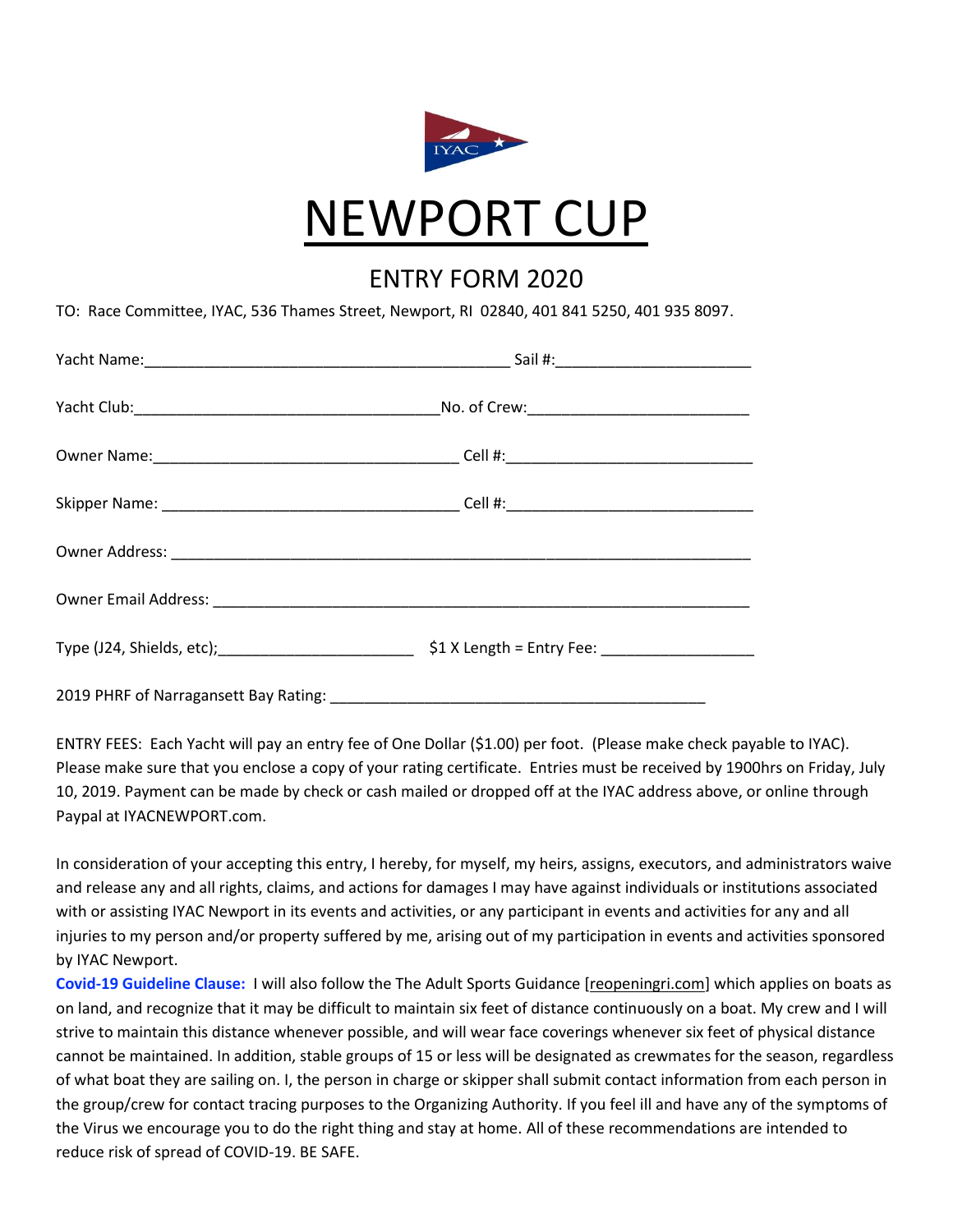I further attest and certify that I have read and understand the above waive and assumption of risk, and that I am making this waiver and am assuming all such risks voluntarily.

| <b>Crew Contact List</b>                                                                                                                                                                                                       |                                                                                                                                                                                                                                |
|--------------------------------------------------------------------------------------------------------------------------------------------------------------------------------------------------------------------------------|--------------------------------------------------------------------------------------------------------------------------------------------------------------------------------------------------------------------------------|
|                                                                                                                                                                                                                                | Phone: <u>_________________________________</u>                                                                                                                                                                                |
|                                                                                                                                                                                                                                |                                                                                                                                                                                                                                |
| 3. Name: Campbell Communication Communication Communication Communication Communication Communication Communication Communication Communication Communication Communication Communication Communication Communication Communic |                                                                                                                                                                                                                                |
|                                                                                                                                                                                                                                |                                                                                                                                                                                                                                |
|                                                                                                                                                                                                                                |                                                                                                                                                                                                                                |
|                                                                                                                                                                                                                                |                                                                                                                                                                                                                                |
|                                                                                                                                                                                                                                | Phone: 2008                                                                                                                                                                                                                    |
|                                                                                                                                                                                                                                |                                                                                                                                                                                                                                |
|                                                                                                                                                                                                                                |                                                                                                                                                                                                                                |
| 10. Name: Email: Email: Email:                                                                                                                                                                                                 | Phone: The contract of the contract of the contract of the contract of the contract of the contract of the contract of the contract of the contract of the contract of the contract of the contract of the contract of the con |
|                                                                                                                                                                                                                                |                                                                                                                                                                                                                                |
| <b>Email:_____________________________</b>                                                                                                                                                                                     |                                                                                                                                                                                                                                |
| 13. Name: 13. Name:                                                                                                                                                                                                            |                                                                                                                                                                                                                                |
| Email: 2008 2010 2020 2021 2022 2023 2024 2022 2022 2023 2024 2022 2023 2024 2022 2023 2024 2025 2026 2027 20                                                                                                                  |                                                                                                                                                                                                                                |